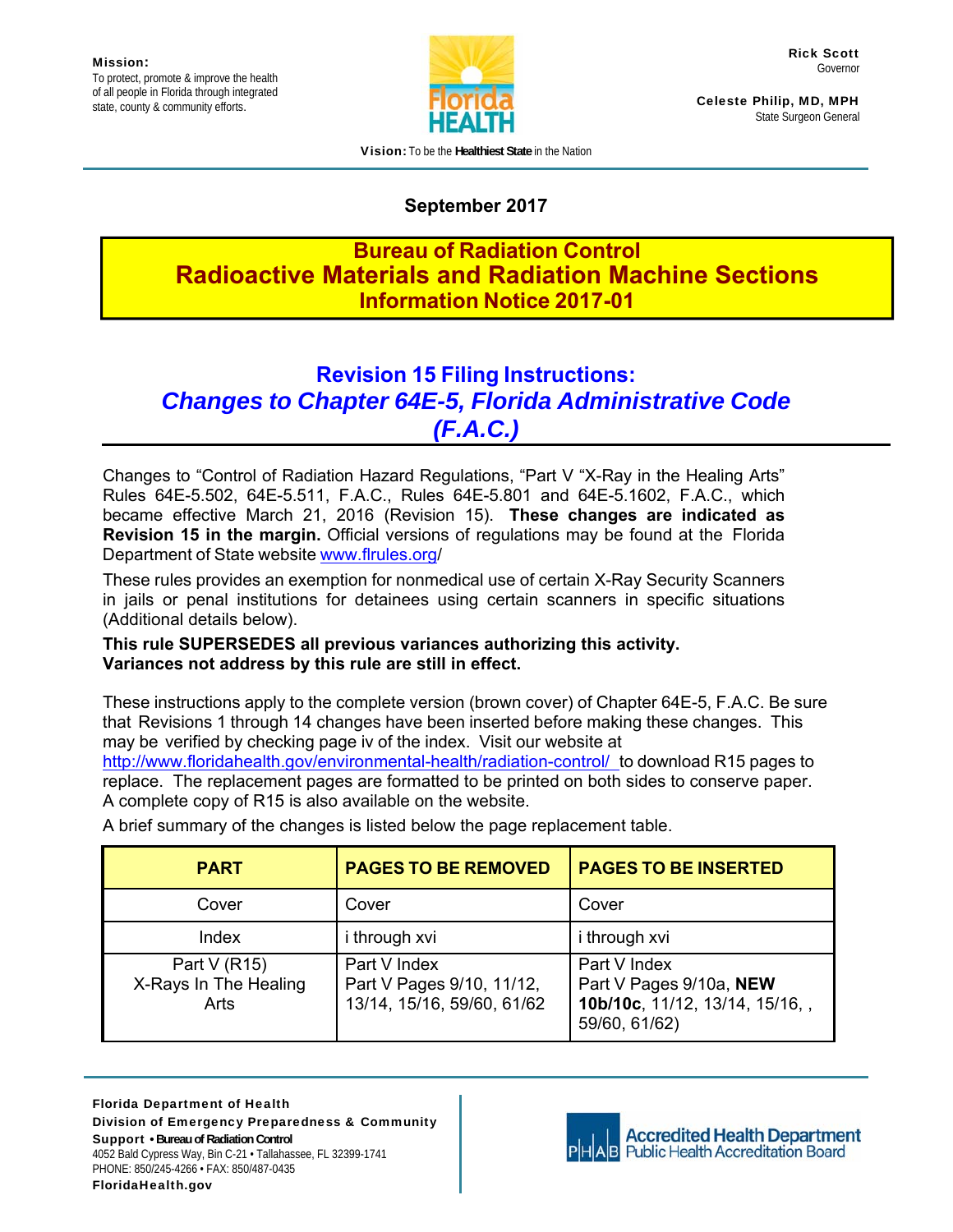| Part VIII (R15)<br><b>Radiation Safety</b><br><b>Requirements for Analytical</b><br>particle Accelerators | Part VII Index<br>Part VII pages 1/2 | Part VII Index<br>Part VII pages 1/2 |
|-----------------------------------------------------------------------------------------------------------|--------------------------------------|--------------------------------------|
| Part VX1 (R15)                                                                                            | Part XVI Index                       | Part XVI Index                       |
| Electronic Brachytherapy                                                                                  | Part XVI pages 1/2, 3/4              | Part XVI pages 1/2, 3/4              |

#### **Brief Summary**

Rule 64E-5.502 provides the exemption requirements for the security scanners and Rule 64E-5.511 updates the machine registration form for both manufacturers and registrants. The jail or penal institution SHALL register each and every device owned or under the control of the institution and SHALL register them prior to use and within 30 days of taking possession. The current designation if IN Industrial at \$47 for the first tube and \$23 for each additional tube. Fee are subject to change. Rules 64E-5.802 and 64E-5.1602 are only changed to reflect the new machine registration form and does not apply to any substantive change for these registrants. Table 1 below lists the requirements of the rules.

| <b>Rule</b>               | <b>Requirements</b>                                                                                                                                   | <b>Comments</b>                                                                                                                                                                                                                   |
|---------------------------|-------------------------------------------------------------------------------------------------------------------------------------------------------|-----------------------------------------------------------------------------------------------------------------------------------------------------------------------------------------------------------------------------------|
| $64E-5.502(1)(a)$<br>2.   | X-Ray Operator MUST receive<br>instruction on System use: AND.<br>X-Ray System Operator must be<br>$\bullet$<br>competent in safe use of x-ray system |                                                                                                                                                                                                                                   |
| $64E-5.502(1)(a)$<br>7.   | Provides exemption from medical<br>purposes only for Security Screening in<br>the following specific cases and if<br>requirements are met.            |                                                                                                                                                                                                                                   |
| $64E-5.502(1)(a)$<br>7.a. | System installed AND used only in a<br>jail or penal institution; AND<br>System is stationary: AND<br>System is non-mobile                            | A portable system within a<br>facility is not permitted under<br>the exemption and is not<br>allowed by rule.                                                                                                                     |
| $64E-5.502(1)(a)$<br>7.b  | System is ONLY used on Legal<br>Detainees in a jail or penal institution<br>System is NEVER Used on anyone<br>except Legal Detainees.                 | System may only be used to<br>screen legal detainees.<br>System may not be used to<br>screen ANY other person.<br>(Use on anyone but a legal<br>detainees is specifically<br>prohibited no matter what the<br>reason or purpose.) |
| $64E-5.502(1)(a)$<br>7.c  | Most Restrictive Standard found in<br>ANSI/HPS N43.17-2009 "Radiation Safety                                                                          | See ANSI/HPS N43.17-2009<br>"Radiation Safety for<br><b>Personnel Security Screening</b>                                                                                                                                          |

Table 1: Requirements Specified in Rule 64E-5.502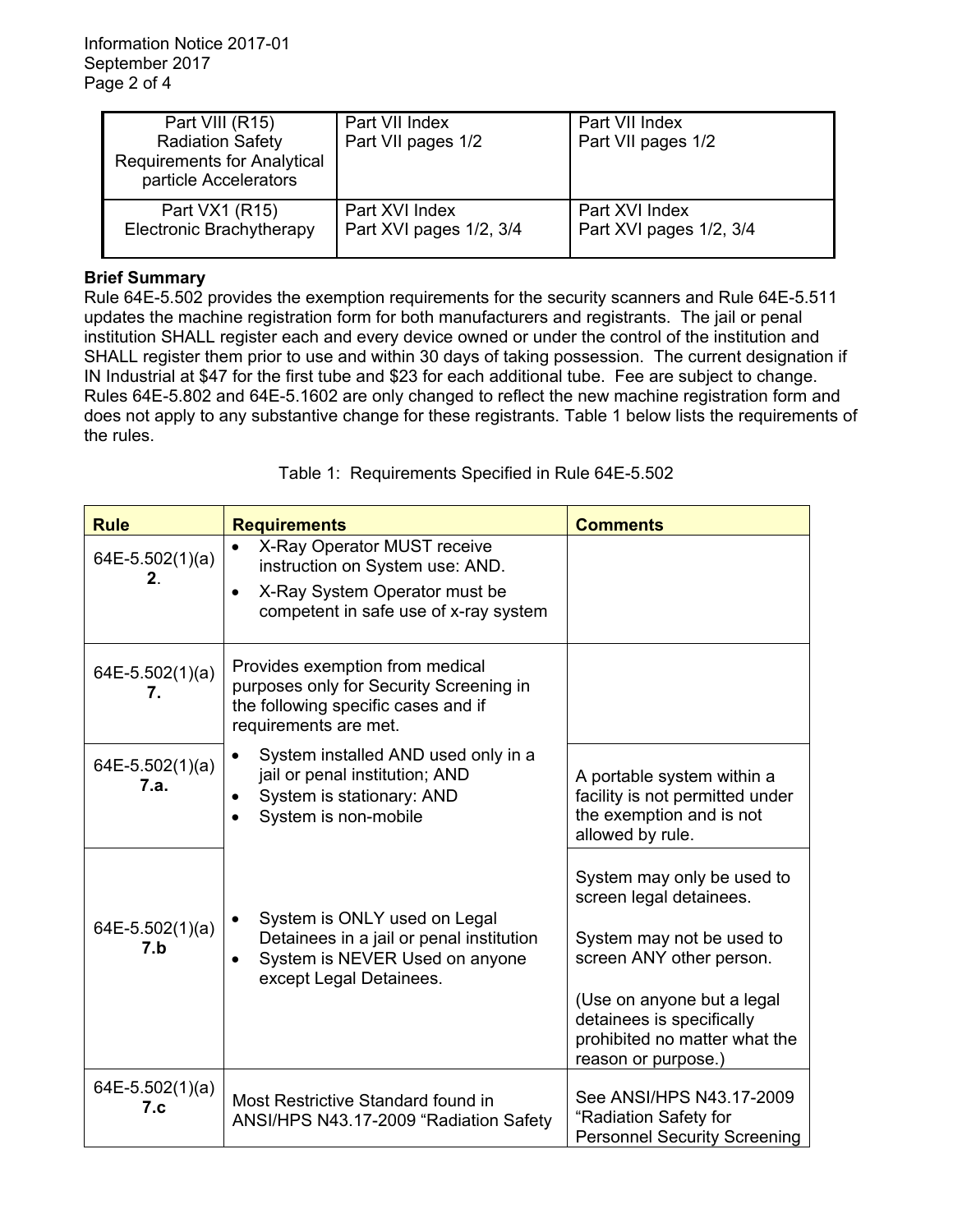| <b>Rule</b>                           | <b>Requirements</b>                                                                                                                                                                                                                                                                                                                                                                                                                                                                                                                                         | <b>Comments</b>                                                                                                                                                                                                                                                     |
|---------------------------------------|-------------------------------------------------------------------------------------------------------------------------------------------------------------------------------------------------------------------------------------------------------------------------------------------------------------------------------------------------------------------------------------------------------------------------------------------------------------------------------------------------------------------------------------------------------------|---------------------------------------------------------------------------------------------------------------------------------------------------------------------------------------------------------------------------------------------------------------------|
|                                       | for Personnel Security Screening Systems<br>Using X-Ray or Gamma Radiation" FOR<br>❖ Manufactured in accordance with<br><b>MOST RESTRICTIVE ANSI</b><br>standard<br>Maintained in accordance with<br>❖<br><b>MOST RESTRICTIVE ANSI</b><br>standard<br>❖ Operated solely for security<br>screening purposes in accordance<br>with MOST RESTRICTIVE ANSI<br>standard                                                                                                                                                                                          | Systems Using X-Ray or<br>Gamma Radiation"<br>Requirements for details                                                                                                                                                                                              |
| 64E-5.502(1)(a)<br>7.d                | Institution shall track radiation dose for<br>each detainee in accordance with<br>ANSI/HPS N43.17-2009 "Radiation Safety<br>for Personnel Security Screening Systems<br>Using X-Ray or Gamma Radiation"                                                                                                                                                                                                                                                                                                                                                     | See ANSI/HPS N43.17-2009<br>"Radiation Safety for<br><b>Personnel Security Screening</b><br>Systems Using X-Ray or<br>Gamma Radiation"<br>Requirements for details                                                                                                  |
| 64E-5.511<br>$(2)(a)$ , $(b)$ , $(c)$ | Facility must apply for registration<br>$\bullet$<br>using Form DH 1107 10/15<br>Facility must designate an individual<br>٠<br>who is responsible for radiation<br>protection<br>Facility must prohibit anyone who is not<br>$\bullet$<br>registered with the department from<br>providing radiation machine servicing<br>Facility must apply for registration<br>$\bullet$<br>within 30 days of acquisition and<br>before use (Currently IN Industrial at<br>\$47 for the first tube and \$23 for each<br>additional tube. Fees are subject to<br>change.) | Contact the Department if<br>you have any questions on<br>how to complete<br>Form DH 1107 10/15                                                                                                                                                                     |
| 64E-5.511<br>(4), (5)                 | Any changes to information provided<br>$\bullet$<br>on Form DH 1107 10/15 must be<br>reported in writing within 30 days.<br>Any assembler who relocates,<br>$\bullet$<br>assembles, install or disposes of the<br>security scanners or major components<br>of the scanners must notify the<br>Department within 15 days on<br>Form DH 1114 10/15.                                                                                                                                                                                                           | The report must include the<br>name, address of installation<br>change, receipt, wale,<br>transfer or disposal of the<br>security scanner or major<br>component.<br>Contact the Department if<br>you have any questions on<br>how to complete<br>Form DH 1114 10/15 |